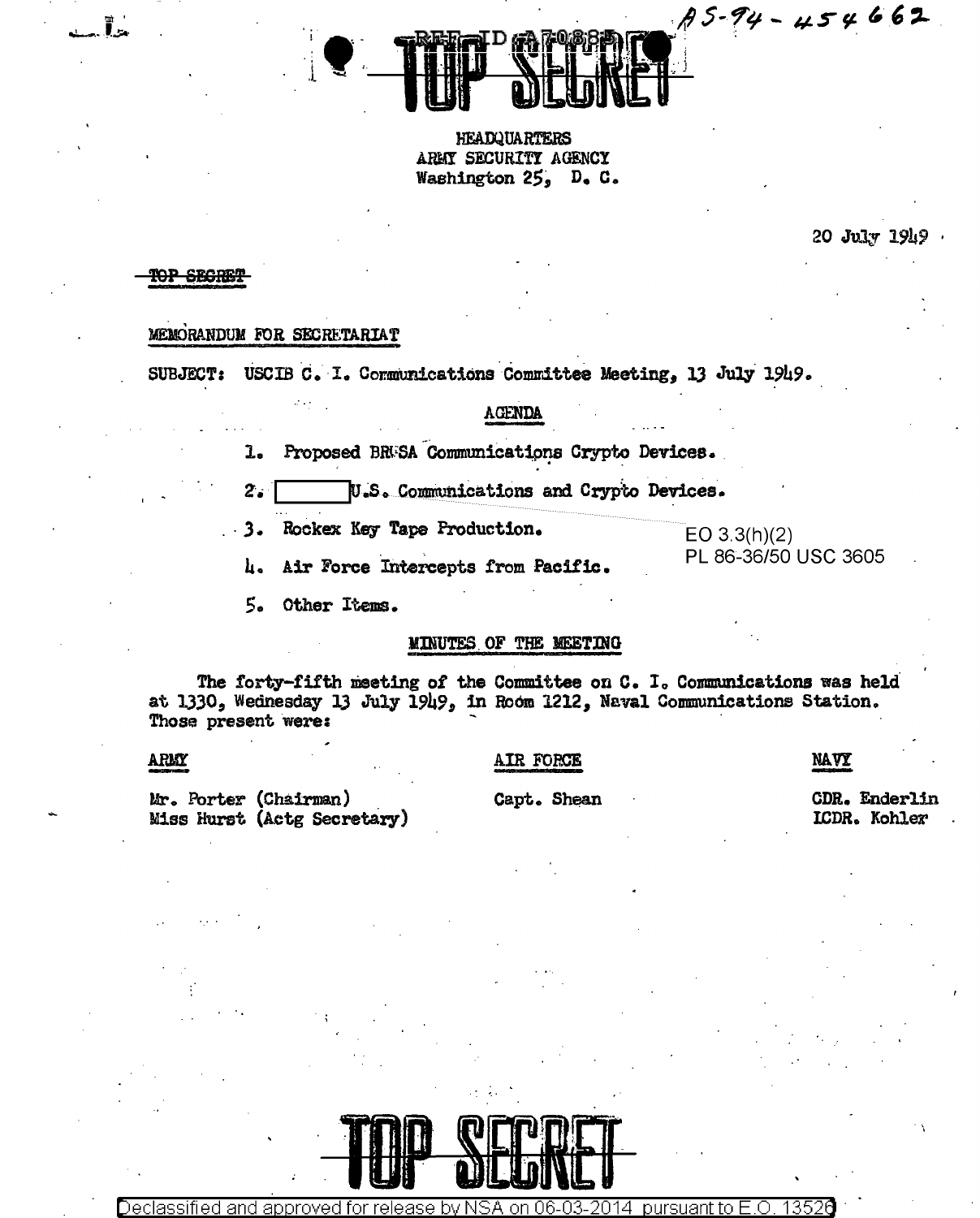# RESUME OF FORTY-FIFTH MEETING

OF COMMITTEE ON C. I. COMMUNICATIONS

I. Important items discussed at the meeting: Proposed BRUSA Communications Crypto Devices. (a) U.S. Communications and Crypto Devices.  $(b)$ 

- (c) Rockex Key Tape Production.
- (d) Air Force Intercepts from Pacific.
- (e) Other Items.

 $EO(3.3(h)(2)$ PL 86-36/50 USC 3605

- Important items to be discussed at next meeting: IÌ.
	- (a) Proposed BRUSA Communications Crypto Devices.
	- $\langle \mathbf{b} \rangle$ U.S. Communications and Crypto Devices.
		- (c) Air Force Intercepts from Pacific.
		- (d) Other Items.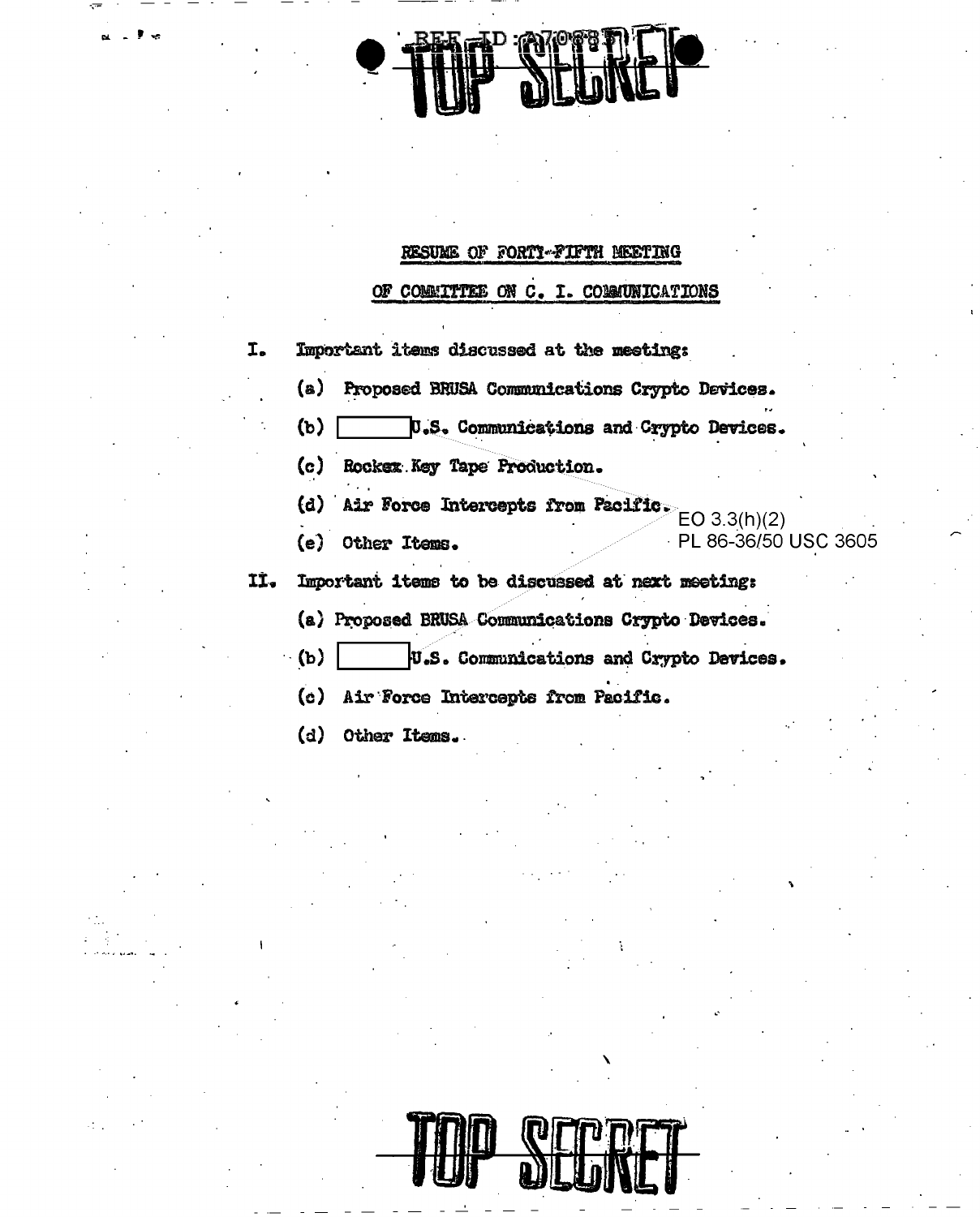#### PROPOSED BRUSA CRYPTO DEVICES. 1.

Cdr. Enderlin stated that there was some delay in getting the CSP 3300 devices off the production lines but anticipated that the first ones would be completed by the middle of August. The Chairman told the Committee that the proposal of issuance [ of this particular device was being held in abeyance pending AFSA developments as well as approval by higher authority on such issuance.



# 3. ROCKEX KEY TAPE PRODUCTION.

Cdr. Enderlin informed the Committee that he had been assured by those in charge of Navy Rockex key-tape production, the Navy would be in a position to produce in-bound key-tapes on 1 September, the tentatively agreed change-over date.

The Chairman stated that in-bound key tapes on hand at ASA, at the present time, should suffice for another 170 days based on present traffic volumes.